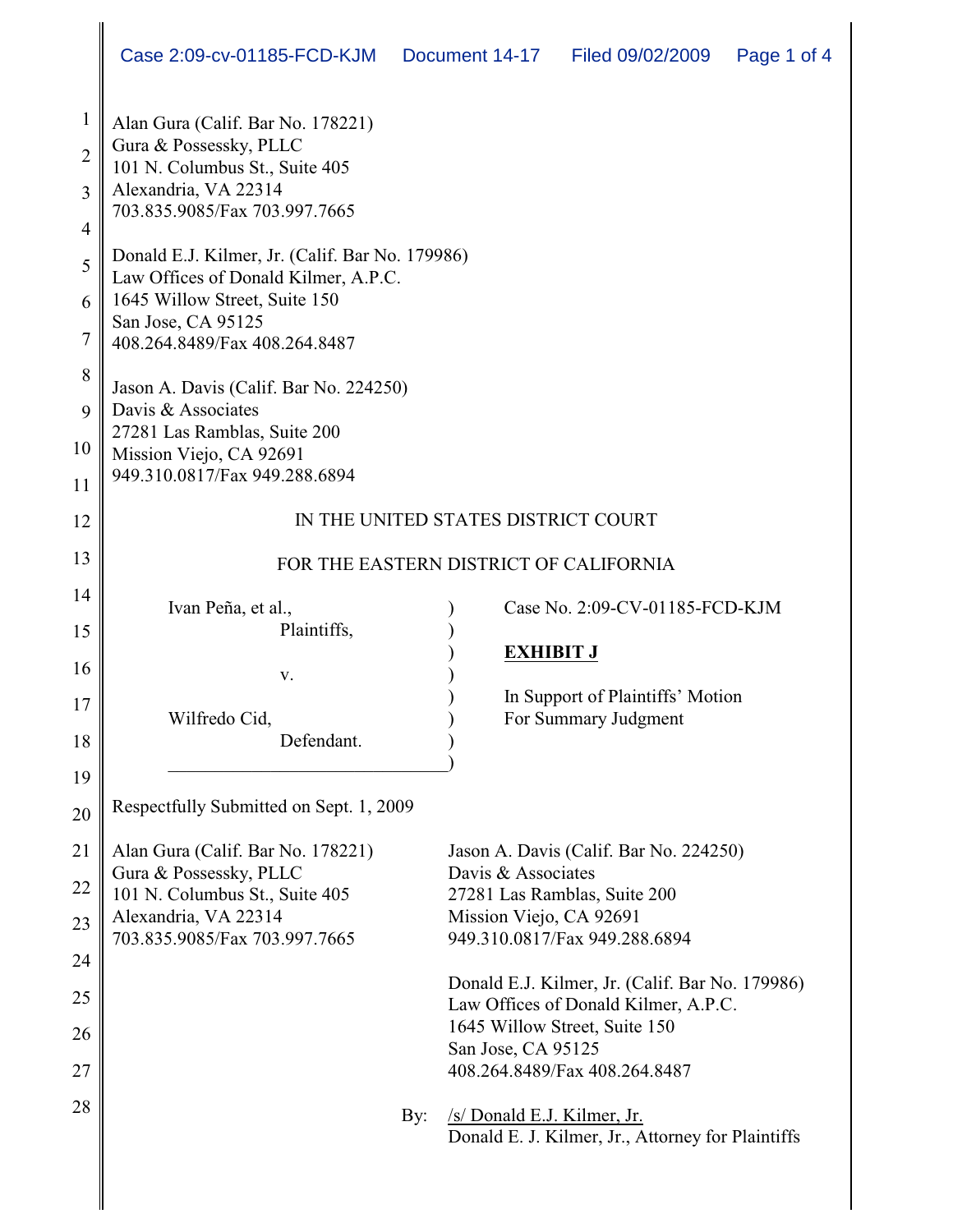#### TABLE OF CONTENTS



| <b>POINT &amp; SHOOT ERGONOMICS™</b>                                                                           | $7 - 8$                   |
|----------------------------------------------------------------------------------------------------------------|---------------------------|
|                                                                                                                | $9 - 10$                  |
|                                                                                                                |                           |
|                                                                                                                | $13 - 14$                 |
| <b>XD GEAR<sup>®</sup> PACKAGE</b>                                                                             | 15-16                     |
| XD® WITH THUMB SAFETY NAMES AND THE RESERVE TO A RESERVE THE RESERVE TO A RESERVE THE RESERVE TO A RESERVE THE | $\overline{17-20}$        |
| <b>COMPACT 4"</b>                                                                                              | $\overline{\text{21-22}}$ |
| COMPACT 5"                                                                                                     | 23-24                     |
| <b>TACTICAL 5"</b>                                                                                             | 25-26                     |
| <b>SERVICE MODEL 4"</b>                                                                                        | $27 - 28$                 |
| <b>SUB-COMPACT 3"</b>                                                                                          | 29-30                     |



 $^{\circ}$ <sup>4</sup> 2003<br>AMERICAN RIFLEMAN HANDGUN OF THE YEAR XD® PISTOL

| <b>INTRODUCTION TO THE (M) FACTOR™</b>                                                                        | $31 - 32$ |
|---------------------------------------------------------------------------------------------------------------|-----------|
| <b>DESIGN</b>                                                                                                 | 33        |
|                                                                                                               | 34        |
| <b>INNOVATIONS</b>                                                                                            | 35        |
| <b>PERSONALIZATION</b>                                                                                        | 36        |
| MULTI-PURPOSE CASE 27-38                                                                                      |           |
| $XD(M)$ 4.5"                                                                                                  | $39-40$   |
| SPRINGFIELD CUSTOM™ LATER CONTROL DE LA CONTROL DE LA CONTROL DE LA CONTROL DE LA CONTROL DE LA CONTROL DE LA | $41 - 46$ |
| <b>ACCESSORIES</b>                                                                                            | 47-50     |
| <b>COMPARISON CHARTS</b>                                                                                      | 51-54     |



2006 AMERICAN RIFLEMAN HANDGUN OF THE YEAR XD® 45ACP PISTOL

2006 SHOOTING INDUSTRY ACADEMY OF EXCELLENCE HANDGUN OF THE YEAR XD® 45ACP PISTOL

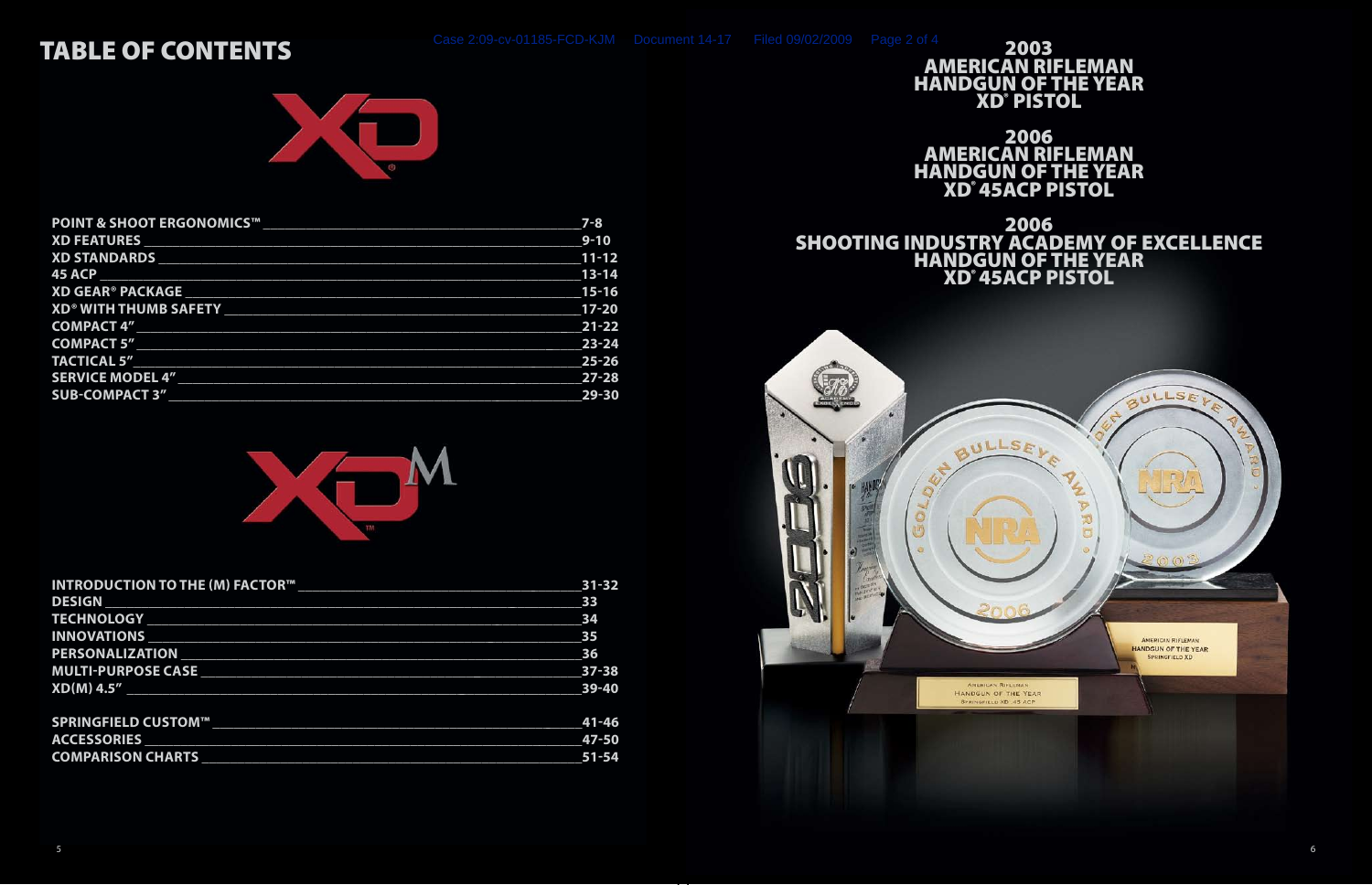**the shooter can check the striker status indicator by sight or touch to verify the striker is in the cocked position.**

**the loaded chamber indicator allows the shooter to verify visually or by touch, and without a doubt, that there is a round in the chamber.**

**the ultra safety assurance (usa) trigger system™ guards against accidental discharge from dropping or bumping by locking the trigger in place until direct, rearward pressure is applied.** 

**The grip safety on the XD® allows it to fire only when the shooter has a firm grip on the pistol.**











**In 2001, Springfield Armory set out to show customers, the firearm's industry, and the rest of the world a whole new standard in ergonomic design and available features. With the introduction of the XD® polymer pistol, they did just that ...**

# THE standards